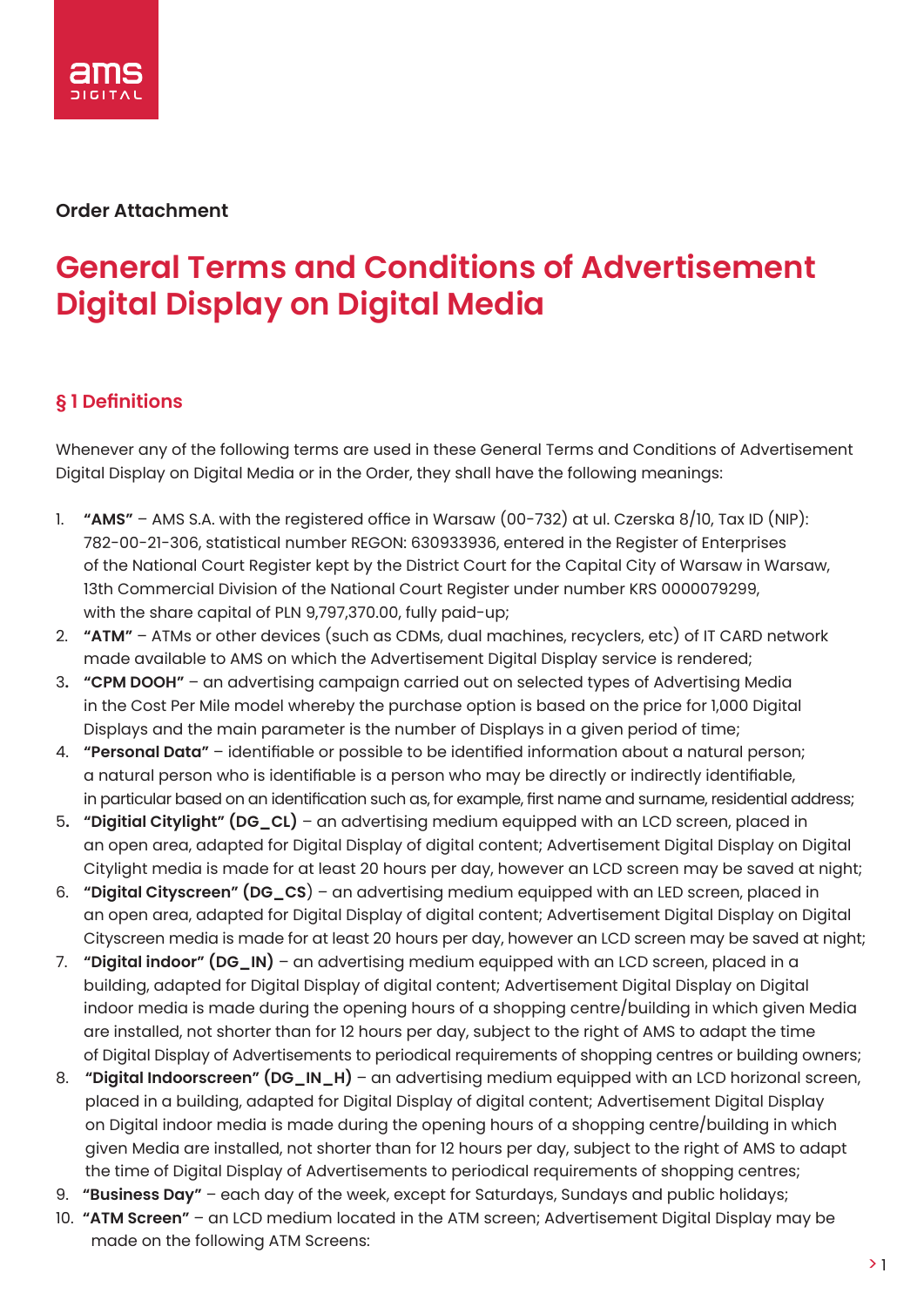- a) **Welcome Screen** a screen displayed on the ATM screen between the end of the previous transaction and the start of the next one or other operation performed at the ATM by the user; the ATM has no more than 6 Welcome Screens displayed one after the other;
- b) **Authorization Screen** a screen displayed on the ATM screen while the user's payment card is awaiting authorization in the banking system;
- c) **Post-Authorization Screen** a screen displayed on the ATM screen while the user is waiting for a card return or cash pickup during the transaction;
- 11. **"Digital Display"** a service rendered by AMS against remuneration consisting in Digital Display of the Client's Advertisements on Digital Media, on the terms and conditions set out in the Order and the General Terms and Conditions;
- 12. **"Advertising Campaign"** a service rendered by AMS against remuneration that covers all the activities performed by AMS in order to make a Digital Display on the terms and conditions set out in the Order and the General Terms and Conditions;
- 13. **"Client"** a natural or a legal person, or an organisational unit without legal personality which carries out business and professional activity in its own name, which orders an Advertising Campaign;
- 14. **"Fitness Club"** a club where Move TV Media are mounted;
- 15**. "Digital Media"** or **"Advertising Media"** advertising media such as Digital Citylight, Digital Cityscreen, Digital Indoor, Digital Indoorsceen, ATM Screen, LCD Medium in public transport, Move TV Medium;
- 16. **"LCD Media in public transportation means" (CT\_BUS\_S, CT\_TRA\_S, TrafficTV**) LCD screens mounted in Public Transportation Vehicles; Digital Display on LCD Media in public transportation means is performed during operation time of Public Transportation Vehicles, in line with daily transportation tasks of individual Public Transportation vehicles;
- 17. **"Move TV Media" (DG\_MoveTV)** LCD screens adapted to digital display of digital content, mounted in Fitness Clubs; Digital Display of Advertisements on Move TV Media is made during the opening hours of Fitness Clubs, not shorter than 14 hours per day, subject to the right of AMS to adjust the time of Digital Display of Advertisements to periodical requirements of Fitness Clubs;
- 18. **"New Mobile Technologies"** technologies that allow access to the content coded in the Advertisement, websites or communications with the use of mobile devices;
- 19. **"Offer"** terms and conditions of performing the Client's Advertising Campaign, prepared by AMS based on a Request for Quotation and the Commercial Policy effective at AMS;
- 20. **"Commercial Policy"** a document governing price terms of purchase of Advertising Campaings, effective at AMS;
- 21. **"Public Transportation Vehicles"** trams, buses, trolleybus;
- 22. **"Advertisement"** static or dynamic, digital advertising material, in the form and format required by AMS, without sound;
- 23. **"Order"** an agreement pertaining to an order for the execution of Advertising Campaign, concluded by and between the Client and AMS, on a proper form effective at AMS, with attachments and annexes; the Order may be concluded or amended in writing, in the electronic form or with the use of a simple (not qualified) electronic signature (unless the further provisions of the Genera Terms and Conditions or the Order provide for otherwise), however it is admissible for some people to place a handwritten signature and for others to place a qualified electronic signature;
- 24. **"Request for Quotation" (brief)** a request for quotation submitted to AMS by the Client concerning the terms and conditions of conducting of a particular Advertising Campaign, which includes at least the following data:
	- a) particulars of the Client (full business name used by the Client, Tax ID, address),
	- b) name of the product or industry the Advertisement pertains to,
	- c) detailed Digital Display parameters based on the selected purchase options of the Advertising Campaign, set out in the Commercial Policy;
- 25. **"General Terms and Conditions"** these General Terms and Conditions of Advertisement Digital Display on Digital Media.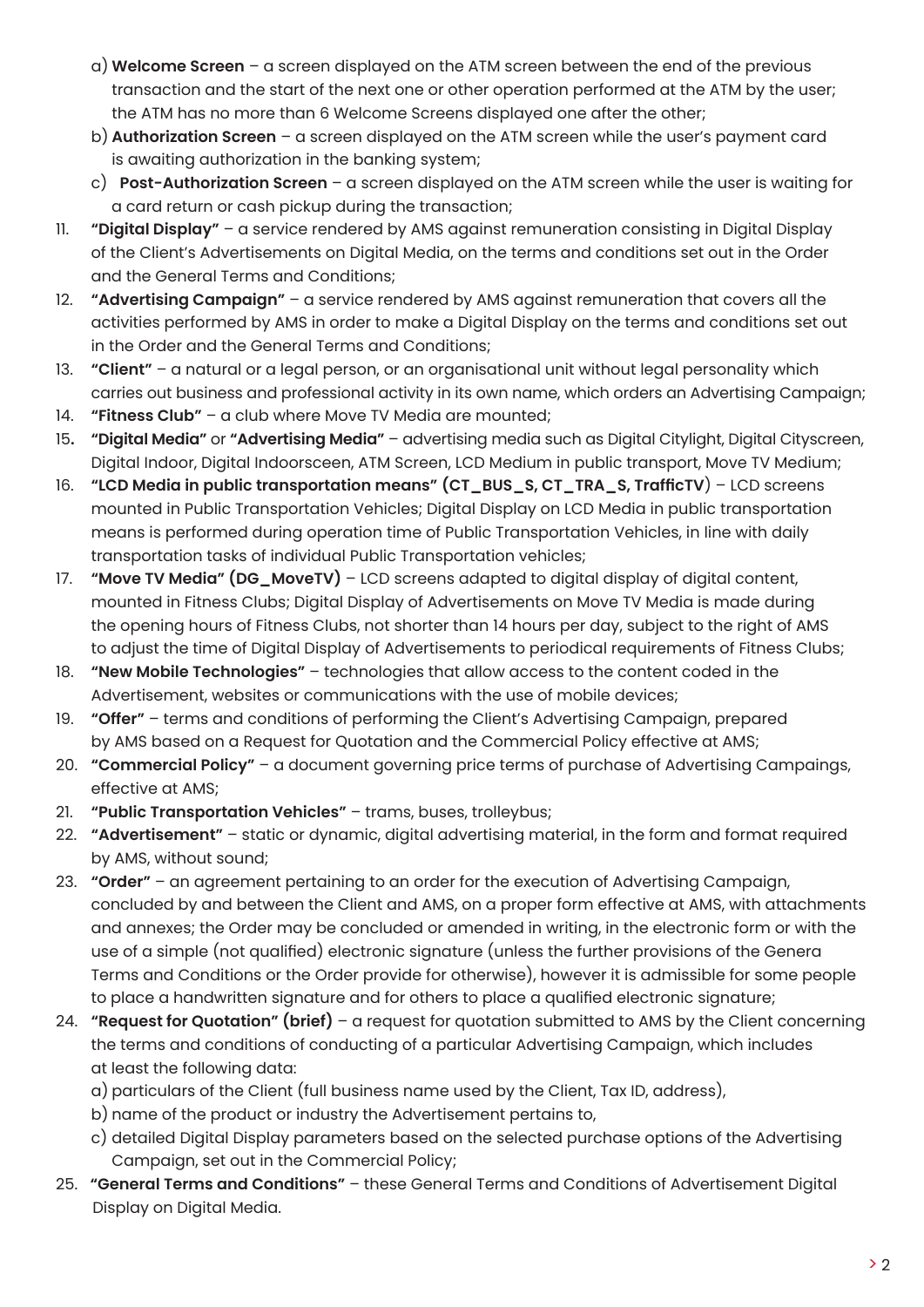## **§ 2 Content of Advetisements**

- 1. AMS reserves the right to make its own assessment of the Advertisement presented by the Client in terms of its compliance with the applicable law and decency. If AMS questions the content of the Advertisement, the Client shall change it so that its content does not raise any legal doubts.
- 2. Advertising on ATM screens, on LCD Media in public transportation and on Media mounted in shopping centres additionally requires obtaining (via AMS) the approval of the content and form of the Advertisement from the owner / administrator of ATMs, LCD screens in public transport or shopping centres owners / administrators. In order to obtain approval, the Client is obliged to deliver the Advertisement to AMS no later than 3 Business Days before the commencement of the digital Display. Failure by the Client to meet the deadline indicated above may shorten the Advertisement Digital Display period while retaining AMS's right to full remuneration specified in the Order, which in such a case includes remuneration for the readiness to perform a full Advertising Campaign.
- 3. AMS reserves the right to refuse to accept or refuse to conduct further Digital Display of the Advertisement without incurring any liability in this respect if:
	- a) The advertisement applies to alcoholic beverages (applies to Advertisements on LCD Media in public transportation)
	- b) Advertisement is contrary to applicable law (including the provisions of the press law, the Gambling Act, the Act on Upbringing in Sobriety and Counteracting Alcoholism or the Pharmaceutical Law), decency, may lead to violation of any rights of third parties or legitimate interests of AMS, offends human dignity or may for other reasons be considered an act of unfair competition,
	- c) a third party or an authorized body raises objections in writing regarding the content of the Advertisement,
	- d) an institution founded to ensure compliance with the principles of media ethics or advertising ethics raises objections regarding the Advertisement,
	- e) the content or form of the Advertisement objectively exposes the Digital Media on which the given Advertisement is displayed to great risk of damage as a result of vandalism,
	- f) the owner / administrator of real estate (including a shopping centre), bus shelters, Fitness Club, Public Transportation Vehicles or ATMs on which Digital Media are mounted, raises objections regarding the content of the Advertisements, subject to AMS retaining in the above cases the full right to remuneration specified in the Order, which in such a case is the remuneration for the readiness to perform the Advertising Campaign. Refusal or suspension of a Advertisement Digital Display for the reasons specified above shall not result in the obligation of AMS to pay any compensation to the Client.
- 4. AMS shall be entitled to the rights indicated above in sec. 3 in the event that, according to the provisions of sec. 1 of this paragraph, the Client refuses to change the content of the Advertisement or makes it in a manner inconsistent with the AMS's instructions.
- 5. Notwithstanding the provisions of sec. 3 above, in the case of Advertisements on ATM screens, Advertisements on Move TV Media and Advertisements on Digital Indoor Media, AMS has the right to refuse Advertisement Digital Display if the content of the Advertisement violates the provisions of agreements concluded by AMS with ATM operators, with Fitness Clubs or with owners / administrators of the shopping centre in which the Media are mounted (in particular with regard to prohibitions to promote certain products or services that may ensue from such agreements) or other obligations of AMS towards its partners (provided that due to the confidential nature of this type of agreements or other obligations, AMS is not obliged to disclose their content to the Client). In the event of refusal of the Digital Display for the above reasons, the Client shall have the right to provide an Advertisement with a different content.
- 6. AMS has the right not to display the Advertisement within the agreed period for technical, programming or other legitimate reasons
- 7. The acceptance of the Order by AMS shall not mean any liability assumed by AMS towards third parties for Advertisements displayed on the basis of that Order.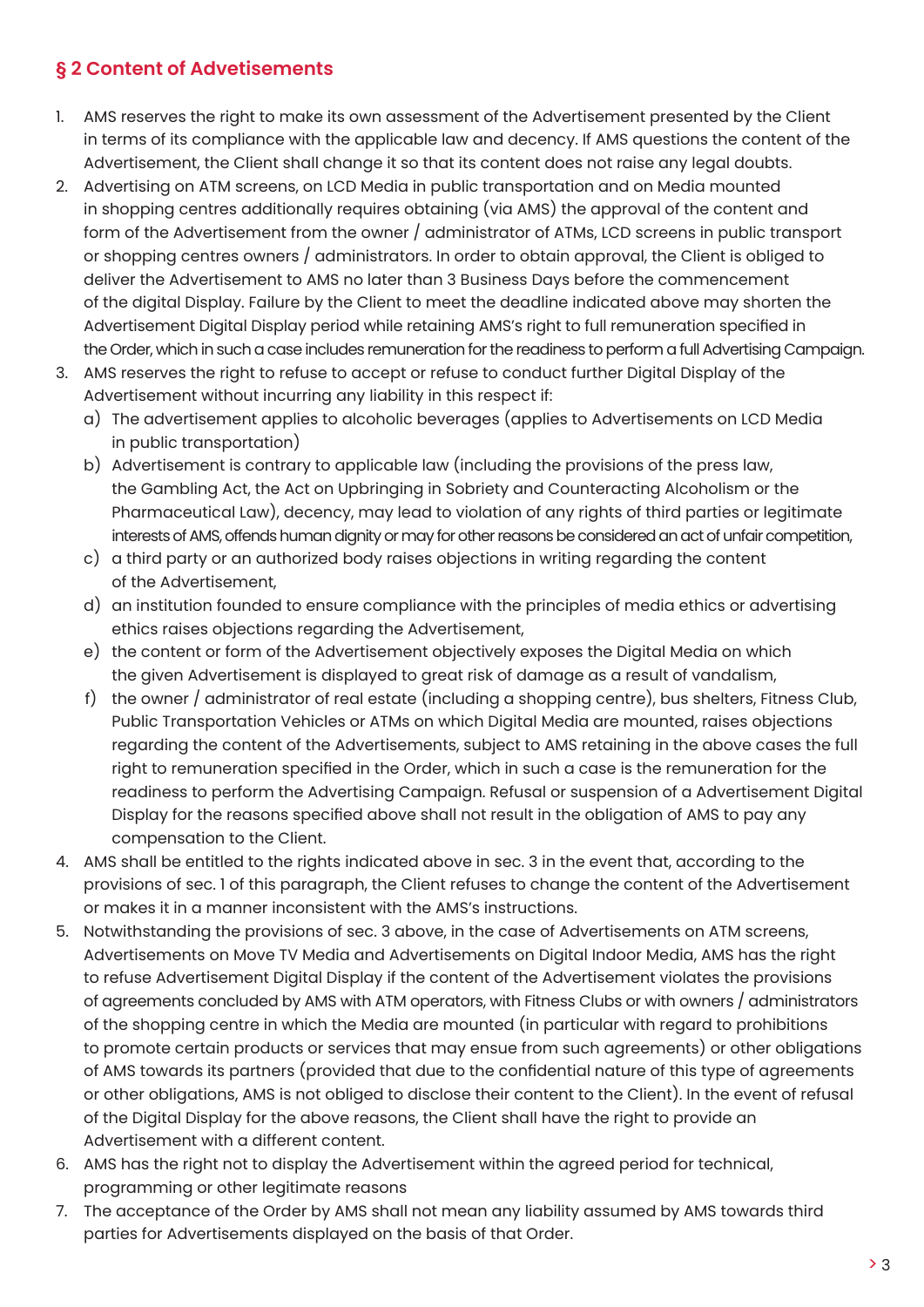- 8. The Client shall redress any damage suffered by AMS in connection with the content or the form of the presented Advertisement, including the obligation to incur all costs of litigation, including court fees, costs of representation in a lawsuit and other reasonable expenses incurred by AMS in connection with any third party claims related to the Digital Display of the Client's Advertisements, as well as the costs of repair of damaged Advertising Media. At the same time, AMS shall immediately notify the Client of any claims raised or proceedings instigated in respect of the content or the form of the Advertisement.
- 9. If, as a result of the evaluation of the Advertisement, made in accordance with the provisions of this section, or for other reasons attributable to the Client, it is necessary to make changes or corrections to the content of the Advertisement, the Client shall not be entitled to any claim against AMS related to the reimbursement of costs incurred in connection with the re-preparation of Advertisement.

## **§ 3 Client's Representations**

- 1. The Client represents and guarantees that the Advertisement does not violate any legal provisions and that the Client has all intangible rights to the Advertisement, including copyrights and related rights to the extent necessary for the Digital Display, and that the Advertisement Digital Display does not violate any rights of third parties (including those related to the protection of Personal Data). The Client further represents and warrants that the Advertisement Digital Display is not connected with AMS's obligation to pay any remuneration, in particular royalties to the creators and / or related rights entities involved in the creation and production of the Advertisement, collected by them directly or through a copyright collective.
- 2. The Client represents and warrants that the New Mobile Technologies included in the content of the Advertisements do not violate the law, and in particular do not lead to websites / messages containing content, including advertisements, prohibited by law. Moreover, the Client is solely liable for any damage caused by third parties in connection with the use of New Mobile Technologies included in the content of his Advertisement.
- 3. The Client represents that it agrees to the use by AMS of the Advertisement provided for Digital Display for marketing and self-promotional purposes. The above consent concerns in particular the right of AMS to use photos of Advertising Media with Advertisements displayed on them for marketing and self-promotional purposes (such as: newsletter, commercial presentations, catalogues, promotional materials on AMS websites and other forms of presentation on the Internet). The above consent is not limited in time or territorially.
- 4. The Client represents that it expresses its consent to the use by AMS for marketing and self-promotional purposes of the results of marketing research regarding the conducted Advertising Campaigns, including the publication of data specifying the number and type of Advertising Media on which the Advertising Campaigns were carried out, the geographical scope of the Advertising Campaigns and the Client's company (excluding Personal Data). The above consent is not limited in time or territorially.

# **§ 4 Placing Orders**

- 1. The execution of the Advertising Campaign shall be carried out on the basis of an Order, in accordance with the General Terms and Conditions and pursuant to applicable provisions of law.
- 2. The Client shall send a Request for Quotation to AMS by e-mail (at the e-mail addresses provided), by phone or via other channels made available by AMS.
- 3. In reply to the Request for Quotation, following the receipt of the Request for Quotation, AMS shall send to the e-mail address indicated by the Client a reply to the Request for Quotation or the Offer for the performance of the Advertising Campaign. If, on the day of receipt of the Request, AMS does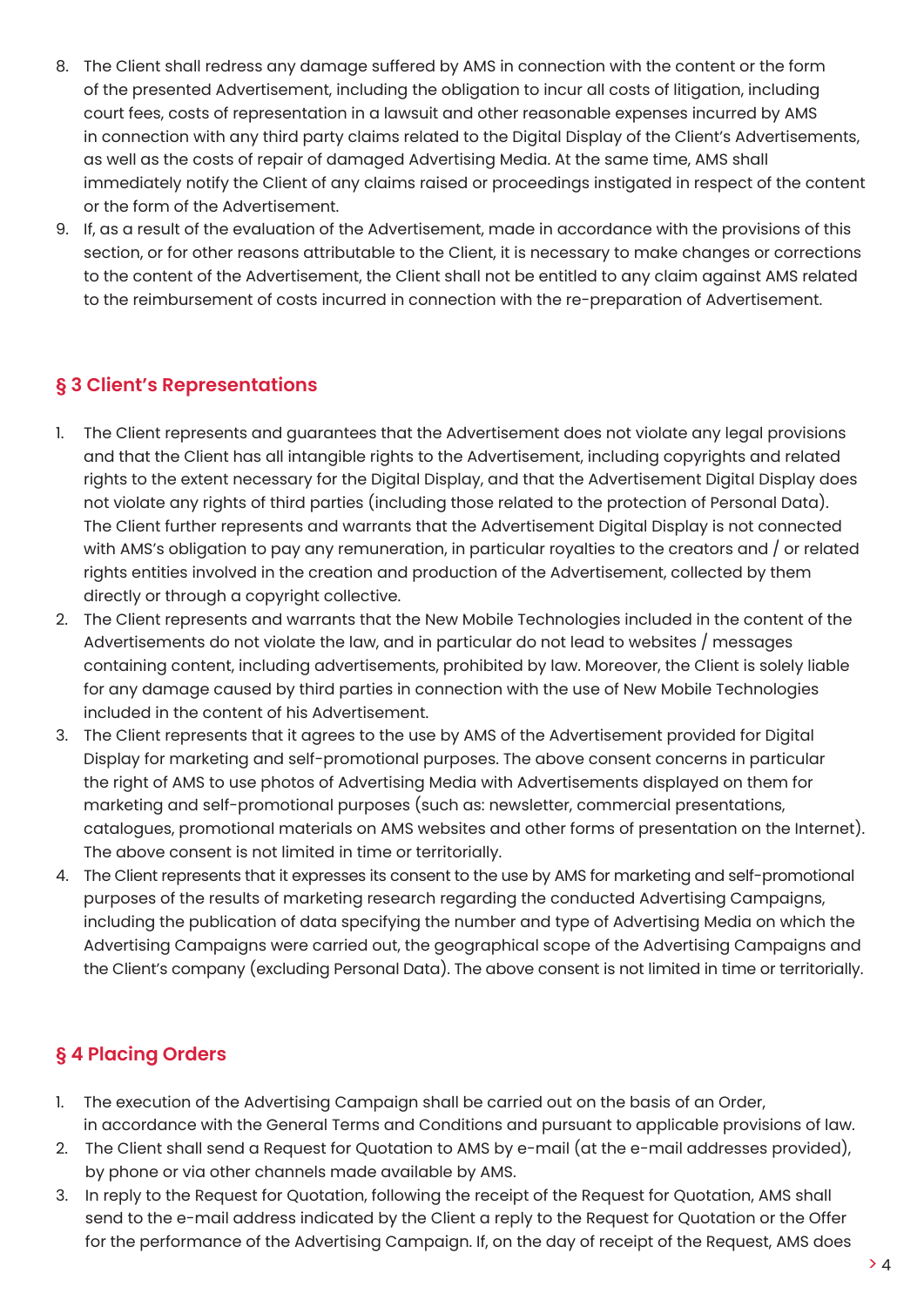not have the necessary free time for Advertisement Digital Display, AMS shall indicate to the Client the closest possible date for the implementation of the Advertising Campaign.

- 4. Within the time limit indicated in the Offer the Client shall inform AMS whether it accepts the proposed Offer, and then the Client shall deliver the Order to AMS, signed by a person duly authorised to represent the Client
- 5. Upon receipt of the Client's declaration of acceptance of the Offer, AMS reserves the time for the Advertisement Digital Display for the benefit of the Client in accordance with the Offer.
- 6. Lack of acceptance of the Offer or failure to deliver the Order to AMS in accordance with section 4 of this paragraph shall cause cancellation of the reservation made by AMS and Offer expiry.
- 7. AMS allows for the possibility to conclude with the Client a framework agreement which enables the Client to place single Orders via e-mail from the e-mail address indicated in the framework agreement.

## **§ 5 Materials for Digital Display**

- 1. The Client shall deliver the Advertisement in the form ready for Digital Display to AMS together with the Order no later than 4 Business Days before the beginning of the Digital Display.
- 2. The advertisement shall meet the requirements specified in the technical specification provided to the Client by AMS.
- 3. The Client shall provide the Advertisement:
	- a) on a CD-ROM or DVD to the address: AMS S.A., Warsaw (00- 732) ul. Czerska 8/10, or
	- b) via ftp.ams.com.pl, using the login and password each time generated by AMS for a given Client.
- 4. Failure by the Client to meet the deadline for delivering the Advertisement may result in the ordered Advertisement not being displayed, with AMS retaining the full right to the remuneration specified in the Order, which in this case is the remuneration for the readiness to perform the Advertising Campaign.
- 5. AMS assesses the compliance of the submitted Advertisement with the technical requirements.
- 6. Any deviations from the technical requirements of the Advertisements are allowed only with the consent of AMS and at the sole risk of the Client on the basis of a separate statement by the Client, submitted in the written or electronic form.
- 7. Failure by the Client to meet the deadline for delivery of the Order or Advertisement and any other formal defects of the Order for which the Client is liable, shall release AMS from the obligation to perform it and from any liability that could arise in this respect.

#### **§ 6 Campaign Execution**

- 1. AMS has the exclusive right to decide on the order of Digital Display of Advertisements on Digital Media.
- 2. In the case of Digital Display of Advertisements carried out in the CPM DOOH model AMS has the exclusive right to decide about the order and frequency of Digital Display of Advertisements on individual Digital Media as Digital Display of Advertisements in the CPM DOOH model is carried out as per the display time availability on individual Advertising Media in the period of Campaign execution.
- 3. AMS is entitled to a temporary break in the Digital Display for technical reasons. AMS shall exercise the utmost care to ensure that the abovementioned interruptions in the Digital Display are as short as possible. Breaks in the Digital Display for technical reasons do not affect the assessment of the fulfilment of obligations by AMS regarding the Digital Display of Advertisements. The Digital Display shall take place immediately after the reasons preventing the provision of services cease to exist.
- 4. AMS is not liable towards the Client for non-performance or improper performance of the Advertising Campaign service for reasons attributable to third parties, including in particular owners / administrators of real estate (including shopping centres), bus shelters, Fitness Clubs, Public Transportation Vehicles or ATMs on which the Digital Media are mounted, or caused by force majeure, defined as circumstances beyond the control of AMS, which make it impossible to carry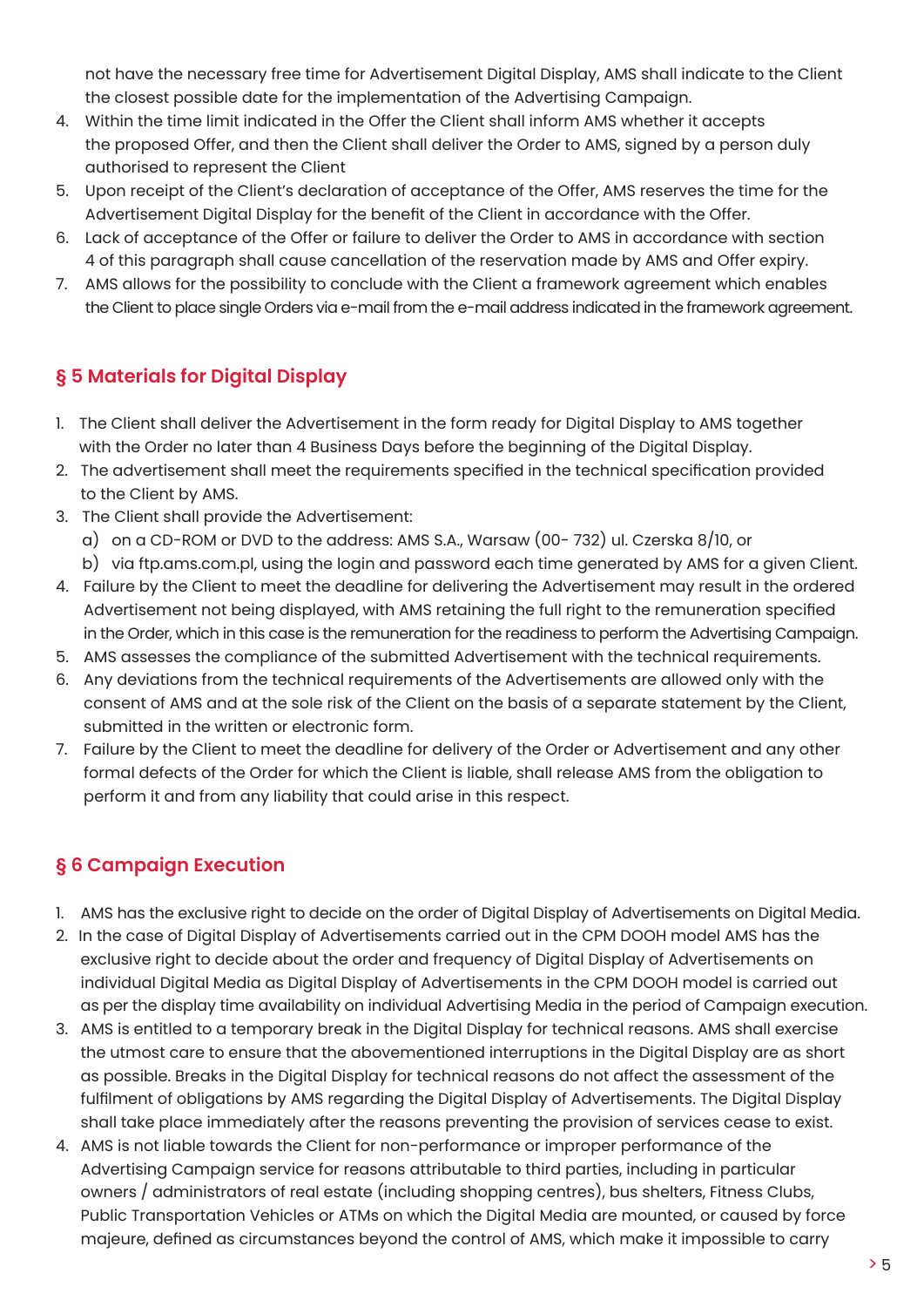out an Advertising Campaign, such as, for example: natural disaster, epidemic, state of war, state of emergency, road accidents, strikes or industrial actions, construction disasters, terrorist attacks, closing or restricting access to specific areas, acts of vandalism.

5. AMS has the right to entrust the performance of the Advertising Campaign to subcontractors in whole or in part and AMS shall be liable for the actions or omissions of subcontractors as for its own actions.

## **§ 7 Campaign Execution Reports**

- 1. After the Advertising Campaign is terminated, AMS prepares a report on its execution in the form of a cumulative list of the Advertisements displayed in the period of an Advertising Campaign on all Digital Media covered by an Order, broken down into a Medium type, subject to clause 2 below.
- 2. In the case of a Digital Display of Advertisements carried out in the CPM DOOH model, AMS shall provide the Client, no later than on the date of the commencement of Digital Display of Client's Advertisements, with a link leading to the website through which the Client will be able to view the Campaign implementation report during the Campaign. The report referred to in the preceding sentence shall contain a list of Digital Media on which the Display is carried out, along with the current number of Digital Displays of the Client's Advertisements on each day of the Campaign.
- 3. AMS provides the Client with a report on the execution of the Client's Digital Displays of Advertisements, referred to in clause 1 above, by e-mail, within 7 Business Days as of the end of the Digital Display, subject to the provisions of sec. 4 and 5 below.
- 4. In the case of Advertisements displayed on LCD Media in public transportation, the report on the execution of the Digital Display of Advertisements is provided to the Client after AMS receives it from the operator handling the given Public Transportation Vehicles, provided that the operator is technically able to prepare a report.
- 5. In the case of Advertisements displayed on ATMs, the report on the execution of the Digital Display of Advertisements is delivered to the Client by AMS by the 15th day of the month following the month in which the Digital Display of Advertisements was carried out.
- 6. The report on the execution of the Client's Campaign referred to in paragraph 1-4 above, does not contain photos of Digital Media with the Client's Advertisements displayed on them.
- 7. The Client has also the right to order AMS to perform the so-called premium photo report, containing high-quality photos of a predetermined number of Digital Media with the Client's Advertisement, with AMS having the right to choose the location of the Digital Media. The amount and terms of payment for the premium photo report shall be agreed by the Parties on the basis of separately undertaken negotiations and confirmed in writing or electronically.

# **§ 8 Complaints**

- 1. Complaints concerning the manner and the quality of execution of the Advertising Campaign shall be lodged with AMS by the Client by e-mail, within 2 days as of taking cognizance of any irregularities in the course of the Advertising Campaign, subject to clause 2 below. A complaint shall define the defects or irregularities of Digital Display of Advertisements as per the terms of the Order.
- 2. Any complaints regarding the manner and quality of the execution of the Advertising Campaign shall be reported to AMS by the Client within no more than 4 days from the date of receipt by the Client of the report on the execution of the Digital Display of Client's Advertisements referred to in § 7 sec. 1 above or within 4 days as of termination of Digital Display carried out in the CPM DOOH model.
- 3. In the event of failure to meet the deadline for filing a complaint, it shall not be considered by AMS.
- 4. In each case, AMS shall inform the Client about the method of considering the complaint by e-mail within 5 Business Days of its submission.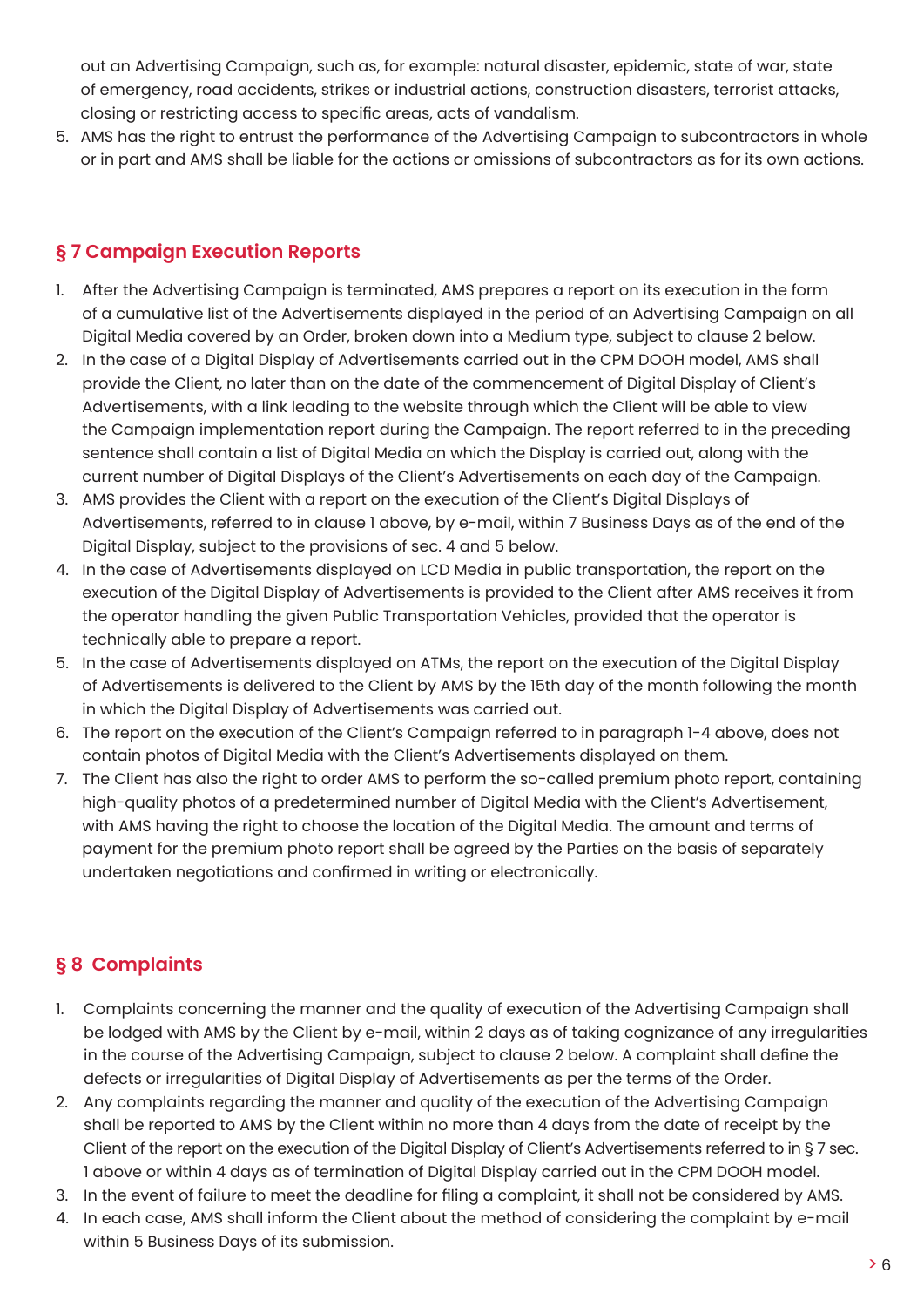- 5. Submitting a complaint shall not release the Client from the obligation to pay the remuneration due to AMS for the performed Advertising Campaign.
- 6. AMS shall not be liable for any damages to the Client that are of the lost profit nature.
- 7. In the event of non-performance or improper performance of the Order by AMS, the total liability of AMS for damages actually incurred by the Client is limited to the amount of remuneration due to AMS in accordance with the Order.

## **§ 9 Remuneration of AMS**

- 1. The Client shall pay AMS the remuneration for the ordered Advertising Campaign.
- 2. AMS's remuneration for the execution of the Advertising Campaign shall be determined on the basis of the price list and the Commercial Policy applicable on the day of placing of the Order by the Client, on the terms and conditions set out in the Order.
- 3. AMS's remuneration shall be paid in accordance with the dates and the terms and conditions set out in the Order.
- 4. The Client shall pay the remuneration within the required time limit to the bank account indicated on the invoice or in the Order. Failure to meet the payment deadline shall result in statutory default interest being charged for the entire period of the delay.
- 5. The remuneration payment date shall be the date when AMS's bank account is credited with the entire amount of the remuneration due to AMS.
- 6. In the event of failure to meet the payment deadline referred to in sec. 3 above, AMS has the right to refuse to accept the Order for subsequent Digital Displays the Client's Advertisements.
- 7. In the case of an Issue of a cyclical nature, that is, ordered for a period longer than 1 calendar month, AMS has the right to withhold the execution of the Advertising Campaign from the cycle ordered by the Client, if the Client does not pay the remuneration for the part of the Issue already completed, regardless of the right to charge statutory interest for the entire period of delay. After unsuccessful calling of the Client to pay the outstanding remuneration, AMS has the right to withdraw from the Order without the Client's right to demand the payment of compensation or a contractual penalty, while AMS has the right to demand payment of a contractual penalty from the Client under § 10 sec. 3 or 4 of the General Terms and Conditions.

# **§ 10 Order Renouncement**

- 1. Until one day prior to the commencement of the Digital Display, the Parties may renounce the entire Order or any part thereof based on a statement in writing or sent in the electronic form, subject to the provisions below.
- 2. The declaration of renouncement of the Order shall not result in any financial consequences for the withdrawing Party if it occurred more than 14 (fourteen) days before the commencement of the Digital Display.
- 3. In the event of renouncement by any of the Parties of all or part of the Order, within a period shorter than that specified in sec. 2 of this paragraph, the Party to which the declaration of renouncement was submitted has the right to demand from the other Party the payment of a contractual penalty calculated according to the following rules:
	- a) 75% of the net remuneration for the Advertising Campaign if the renouncement occurred from 1 day to 2 days before the commencement date of a Digital Display,
	- b) up to 50% of the net remuneration for the Advertising Campaign if the renouncement occurred from 3 days to 6 days before the commencement date of a Digital Display,
	- c) 25% of the net remuneration for the Advertising Campaign if the renouncement occurred from 7 days to 13 days before the commencement date of a Digital Display.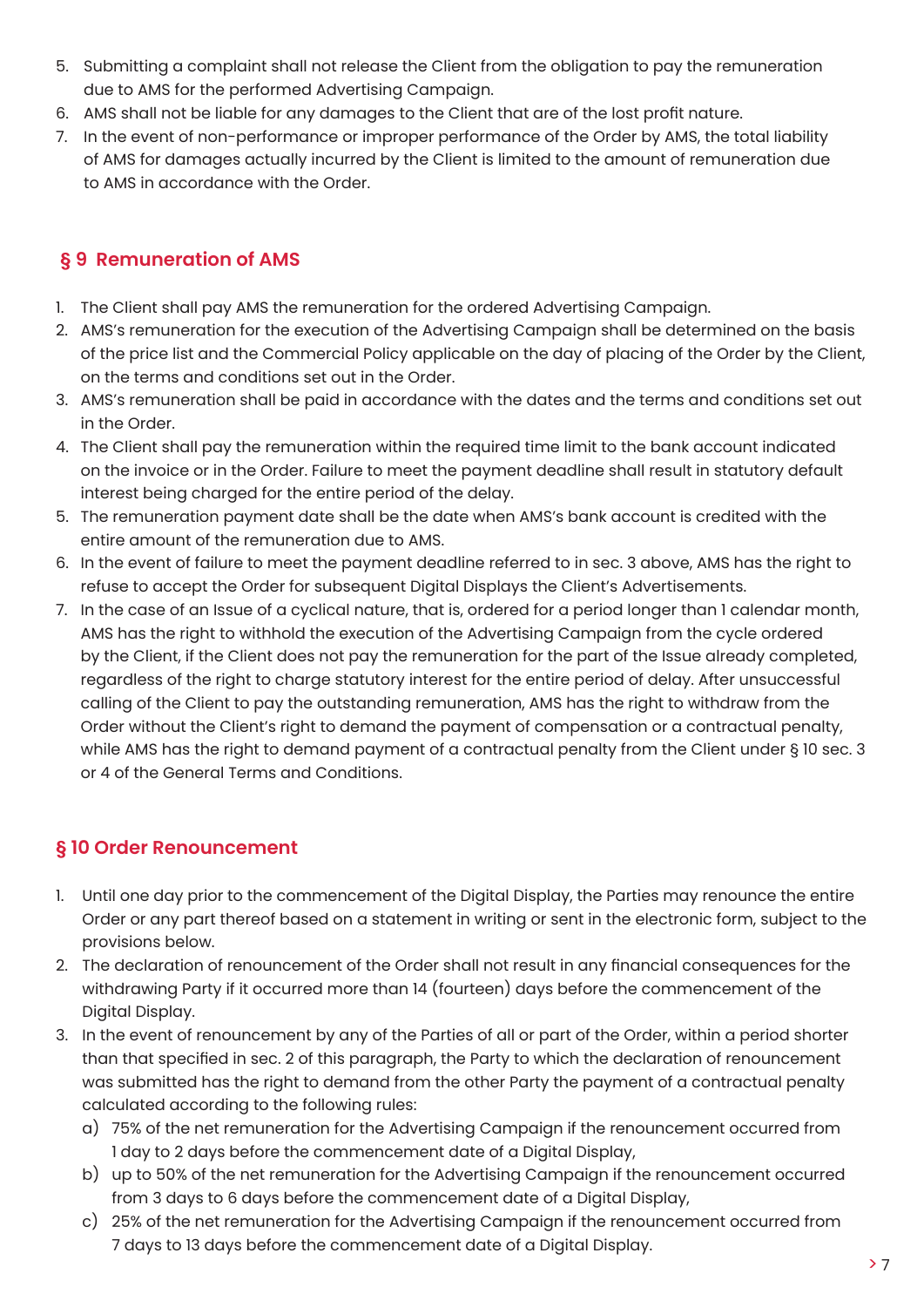- 4. Regardless of the provisions of sections 2 and 3 above, if the Client concludes an Order with AMS, the subject of which is the performance of an Advertising Campaign on Digital Media and on other types of advertising media, in the event of renouncement of a given Order, the provisions of the General Terms and Conditions of Advertisement Display on Advertising Media of AMS S.A. shall apply (in particular regarding the method of calculating contractual penalties and their amount).
- 5. The payment of the above contractual penalties shall be made on the basis of the accounting note within 14 days of its receipt by the party obligated to make a payment.
- 6. Until the first day of the Digital Display, AMS has the right to renounce the Order without incurring any liability in this respect, in the event of obtaining information about the Client's outstanding and unfulfilled obligations towards any company belonging to the Agora S.A. Capital Group. (i.e. towards Agora S.A. and all companies affiliated to Agora S.A.).
- 7. In the event that AMS renounces the Order in accordance with paragraph 6 above, the Client is not entitled to any claim related to the reimbursement of the costs of production of the Advertisements and other costs related to the Order, and the provisions of sec. 2 and 3 of this paragraph shall not apply.

## **§ 11 Personal Data Processing**

- 1. The Controller of the Personal Data provided by the Client in connection with entrusting AMS with the service of Digital Display of Advertisements shall be AMS S.A. with the registered office in Warsaw (00-732) ul. Czerska 8/10 ("the Controller").
- 2. The Controller has appointed a data protection officer who may be contacted by e-mail: iod@ams.com.pl (or by letter sent to the address of the registered office of AMS) in any matters connected with Personal Data processing.
- 3. Personal Data provided by the Client shall be processed for the purpose of:
	- a) executing the ordered advertising services (i.e. in particular the performance of the Order and the performance of public and legal obligations related to its performance, resulting primarily from the relevant provisions of law, including accounting and tax regulations) – the legal basis is the necessity to conclude and perform the contract (Article 6 clause 1 letter b of the General Data Protection Regulation No 2016/679 ("the Regulation") and compliance with legal obligations to which the Controller is subject (Article 6 clause 1 letter c of the Regulation)
	- b) execution of the legitimate interests pursued by the Controller consisting in processing of the Personal Data for direct marketing purposes and possibility to determine or pursue any claims or protection against such claims by the Controller – the legal basis for processing data is the legitimate interest of the Controller (Article 6 clause 1 letter f of the Regulation)
- 4. Personal Data indicated by the Client in connection with entrusting AMS with the Digital Display of Advertisements may be transferred to entities providing services for the benefit of the Controller connected with the execution of the Digital Displays, among others to subcontractors, entities providing accounting services, suppliers of IT systems and IT services, entities providing legal services (including tax and debt recovery services), entities providing document archiving services, entities being part of the Agora Capital Group (i.e. Agora S.A. and its affiliated companies).
- 5. Personal Data indicated by the Client in connection with entrusting AMS with the Digital Display of Advertisements shall be processed as long as the Digital Displays are executed (i.e. in particular as long as the Order is valid). The period of Personal Data Processing may each time be extended by the period of limitation if personal data processing is necessary to pursue any claims or protection against such claims by the Controller. After the lapse of such a period, Personal Data shall be processed solely in the scope and for the period set out by the provisions of law.
- 6. Persons whose Personal Data are processed in connection with entrusting AMS with the Digital Display of Advertisements shall have the right to access the Personal Data and demand that they be rectified, deleted, to demand data restriction, data portability and to object to processing of Personal Data for the reasons justified by their specific situation.